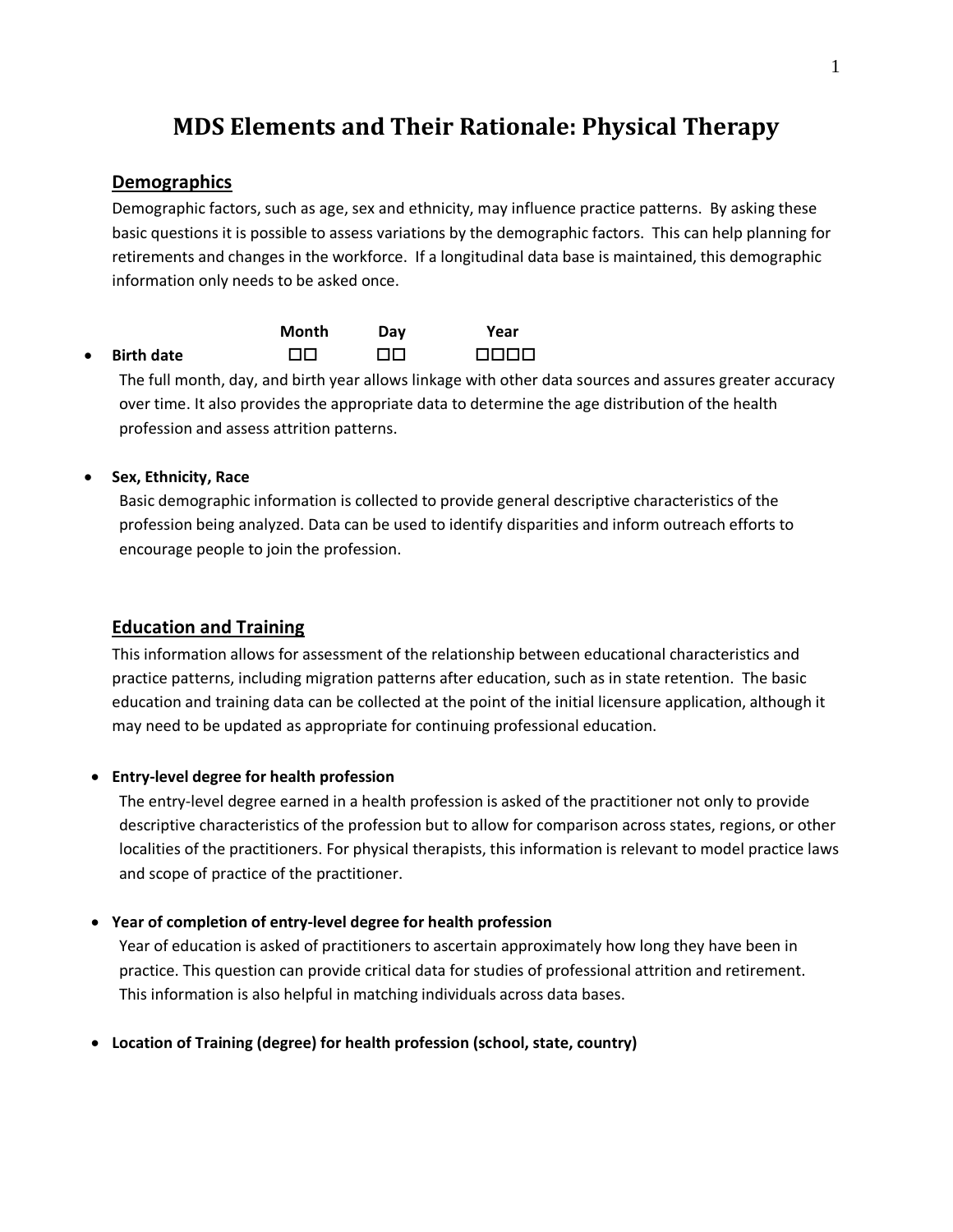Location of training is important for several reasons. Migration studies can be conducted by determining location of training as compared to practice location. As applicable, the question provides critical information on the number of foreign graduates that are entering the profession.

#### · **Certifications, Specialties, Post-Graduate Training**

Certifications, specialties, and/or post graduate training questions are asked as applicable since for many professions, it can help to further delineate the focus of their practice (example, physician board certification can better differentiate primary care practitioners from internal medicine subspecialists). This question allows for assessment of the specialty or area of concentration of the practitioner.

# **Practice Characteristics**

### · **Employment Status: What is your employment status?**

- O Actively working in the field of PT/PTA
- O Actively working in a field other than PT/PTA
- O Not currently working, looking in the field of PT
- O Not currently working, not looking in the field of PT
- O Retired

We recommend asking the question in this way to ensure that data needed for HPSA analysis are consistently collected (i.e. being licensed doesn't mean that a health professional is actively practicing).

### · **Practice Locations of Direct Patient Care**

The MDS asks for both a principal and secondary practice site and address to allow for better precision for those practitioners specifically who are counted in developing HPSA designations. The specific address allows for geocoding against the larger service area. To be better able to determine HPSA designation sites, we also recommend asking for the number of direct patient care hours worked in these sites.

### · **Hours Per Week Worked in Direct Patient Care**

We recommend asking practitioners the number of hours they spend per week providing direct patient care. This question allows for detailed analysis by states in determining profession-specific FTEs.

#### · **Weeks Worked in Past Year in Direct Patient Care**

Asking the practitioner for the number of weeks worked in the last year in direct patient care allows for detailed analysis by states in determining profession-specific FTEs; question assesses whether or not a practitioner is full time.

#### · **Practice Settings**

Asking for the specific setting from a list of options that most closely corresponds with principal and secondary practice locations for direct patient care is important to determine where practitioners are actually distributed when delivering care.